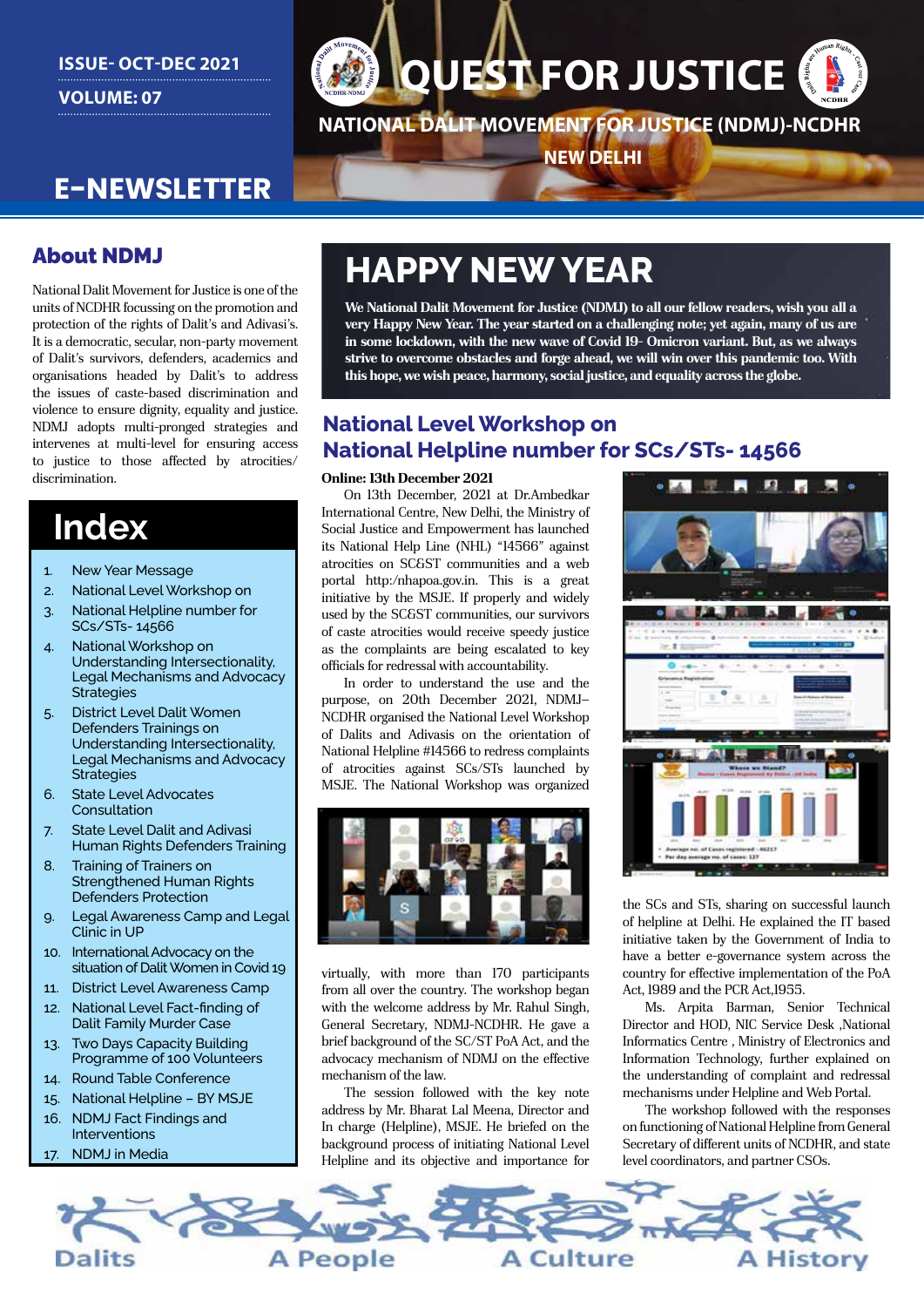### **National Workshop on Understanding Intersectionality, Legal Mechanisms and Advocacy Strategies**



#### **Online : 22nd-23rd November 2021**

NDMJ on 22nd-23rd November 2021 organised two days online National Workshop for DHRDs on "Understanding Intersectionality, Legal Mechanisms and Advocacy Strategies". The workshop focused on Introducing and Understanding the Intersectional Lens, Identifying key areas of Disparity and Understanding Concepts in Gender, mechanism of legal advocacy, advocacy strategies with Officials/Depts, media advocacy on violence against Dalit women, Safeguarding strategy while working within communities, and concluded with Panel Discussion on mapping violence and prevention strategies.

#### **Regional Consultation Universal Periodic Review (UPR)**

#### **Online: 15th November 2021**

On 15th November 2021 WGHR and NDMJ organized a Regional Consultation to collect voices and inputs from across the North region on pertinent human rights issues related to Dalit Rights. This measure has been designed

to update information collected from the previous UPR cycle (2017) and its Mid-Term Review (2020). The consultation enabled the addition of up-to-date information and recommendations on the Dalit Rights covered in the previous Mid- Term Report that can

be further used for the drafting process of the Joint Stakeholder Report for UPR IV. WGHR and NDMJ organised a specific session on Dalit Rights and a total of 50 participants including Dalit CSOs and activists participated from North Indian States.

#### **State Level Advocates Consultation**

#### **Tamil Nadu: 23rd October 2021**

 NDMJ in collaboration with SASY organized one day training for advocates on October 23, 2021 on Prosecution skills and on various legislations. Around 52 participants including advocates, social activists, final year law students, social work students participated in the training.

The inaugural address was delivered by Adv. Kalaiyarasan, Secretary Coimbatore Bar Association, Adv. Elizabeth Rani, Secretary Coimbatore Women's Bar Association and Mr. Aruchamy, district Secretary Tamil Nadu Untouchability Eradication Front. Following this, the session was started by Senior advocate Mathivanan on the Rights of Dalits, Adivasis and the duties of lawyers.

Secondly Adv. Venmani, had a session on the SC/ST PoA Act and its preventive measures which was followed by Mr. Palanisamy state co-ordinator, SASY on the practical experience of gaining special Court monitoring and how to appointed processing special public prosecutors under section rule 4(5) of SC/ST PoA Act atrocity cases. The post lunch sessions were handled by Adv. Kalaiyarasu on the multi dimension role of advocates in assisting for justice the survivors of caste atrocities.

### **State Level Dalit and Adivasi Human Rights Defenders Training**

#### **Rajasthan, Jaipur: 23rd-24th October 2021**

NDMJ, in collaboration with the Centre for Dalit Rights (CDR), organised training of Dalit and Adivasi Human Rights Defenders on 22nd and 23rd October 2021, in Hotel Indiana Pride, Jaipur, and Rajasthan. In total, 59 defenders

participated in the training program. The training focused on the different forms of discrimination and atrocities, the monitoring and intervening in cases of atrocities, the role of Dalit advocates in accessing justice, and Strategies and Plan of Action.

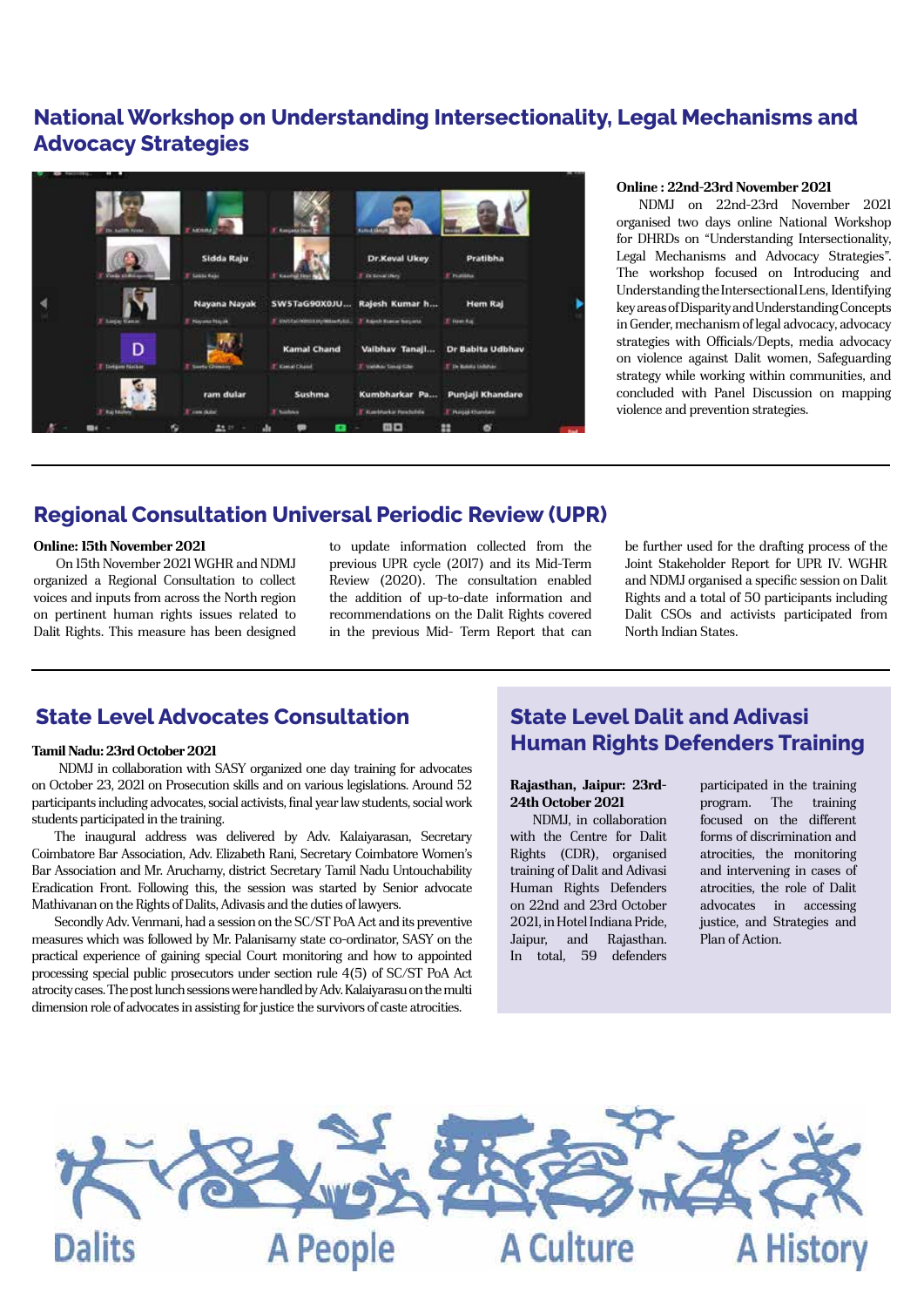### **District Level Dalit Women Defenders Trainings on Understanding Intersectionality, Legal Mechanisms and Advocacy Strategies**

- **• Pradesh, Saharanpur: 27th-28th October 2021**
- **• Bihar ,Muzzafarpur : 4th-5th November 2021**
- **• Uttar Pradesh, Allahabad: 4th- 5th November Orrisa, Cuttack: 12th December 2021**
- **• Uttar Pradesh, Varanasi: 23rd 24th December 2021**

NDMJ organized five district-level trainings to capacitate Dalit and Adivasi Women Human Rights Defenders to strengthen their legal and advocacy skills in addressing atrocity cases against Dalits and Adivasi women. Sessions were conducted on understanding intersectionality, legal mechanisms, and advocacy strategies by Dalit Women. In addition, specific sessions were organized on the critical features of SCs/STs (PoA) Act 1989 and Rules 1995, fact findings procedure and case follow up, the appointment of SPPs under PoA Act, advocacy with stakeholders and judiciary, media advocacy, and its significance on the protection of Human Rights. In these five district-level trainings total of 132 Dalit women defenders were trained on perspective building, SCs and STs POA Act, POCSO, women-related laws, and understanding schemes and engagement strategies within community and elected representatives enhance access to entitlements and justice.







### **District Level Awareness Camps**

- **• Rajasthan, Alwar : 12th October 2021**
- **• Rajasthan, Alwar : 16th October 2021**

NDMJ, in collaboration with the Centre for Dalit Rights (CDR), organized a district-level legal awareness camp on 12th October and 16th October 2021 with 38 participants and 50 participants respectively in the district of Alwar, Rajasthan. In total, 88 participants were part of these legal awareness camps.

 The awareness camps were designed to enlighten the participants about the fundamental rights, women's rights, and effective implementation of the existing policies for promotion and protection of rights of Dalits and Adivasis communities against discrimination and violence.

### **Training of Trainers on Strengthened Human Rights Defenders Protection**

- **• West Region Training (Jaipur, Maharashtra, Madhya Pradesh): Date: 7th and 8th October 2021**
- **East Region Training (Kolkata, Orissa, Sikkim, Assam): Date: 27th and 28th October 2021**

NDMJ-NCDHR, in collaboration with Human Rights Defenders Alert (HRDA), conducted two regional trainings of Dalit Human Rights







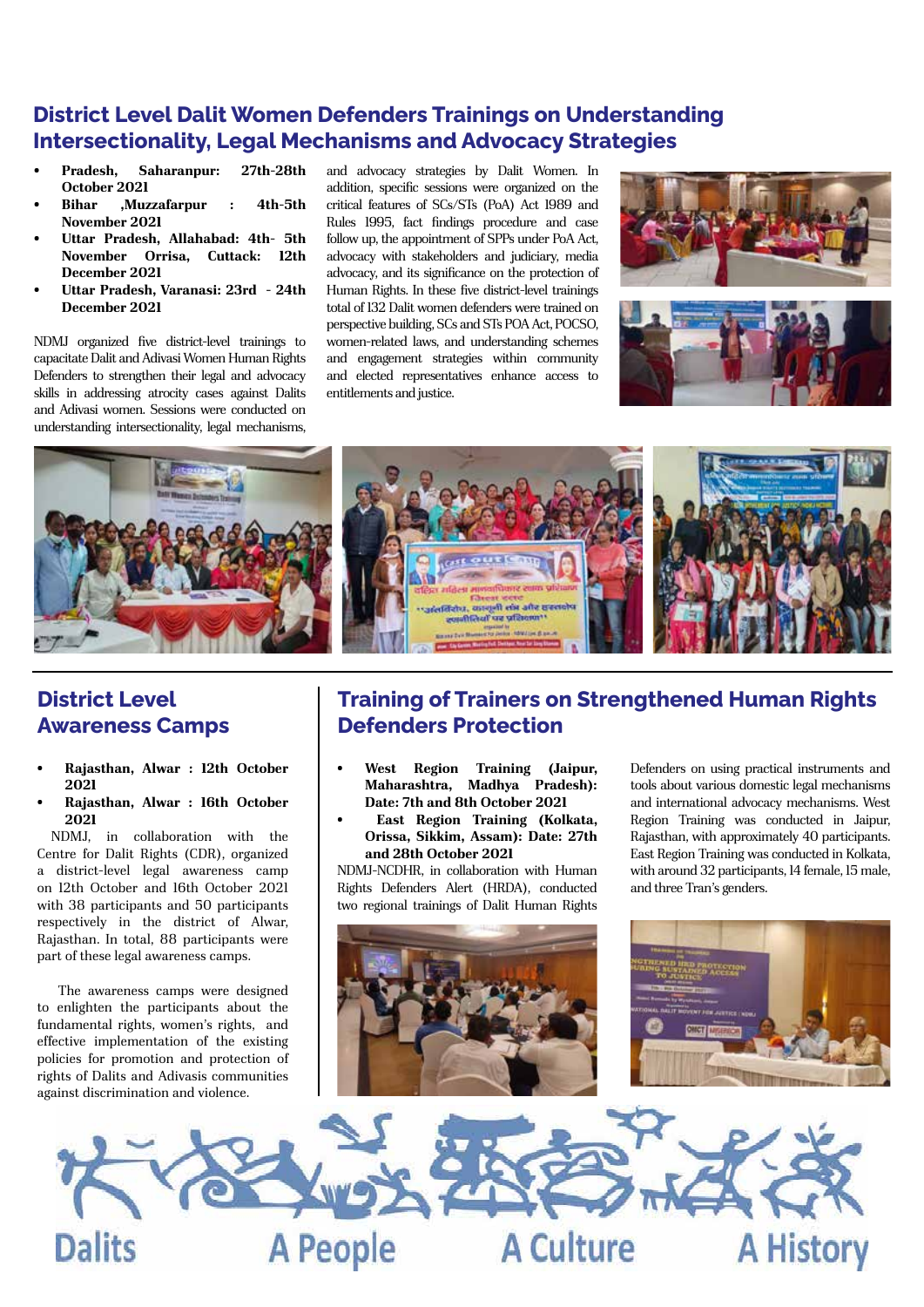### **Legal Clinics**

- **• Rajasthan, Alwar : 29th October 2021**
- **• Uttar Pradesh, Jaunpur : 30th October 2021**

On 29th October in Alwar district of Rajasthan and on 30th October 2021, at Jaunpur District, NDMJ with respective partners CDR and BJSA collaboratively organized legal clinics for the survivors and witnesses of caste atrocities. The ultimate aim of the legal clinic is to strengthen the legal proceedings with the support of the Special Public Prosecutors under Rule 4 (5) of the SC/ ST PoA Act.



#### **National Level Fact-finding of Dalit Family Murder Case**

#### **Uttar Pradesh, Allahabad: 7th December 2021**

Four members of a Dalit family were brutally murdered in Uttar Pradesh's Allahabad district on 7th December 2021, allegedly over a land dispute. The victim's family members were attacked with an axe and killed, and the teenage girl of the family had reportedly gang-raped before killing her.

Regular atrocities on Dalit and Adivasi raise a big question on the dignity and security of the Dalit community in the state. NDMJ regularly monitors and intervenes in several violent cases against Dalits and Adivasi's. In this case, NDMJ, along with Bharat Jan Gyan Vigyan Samiti and Dynamic Action Group, in solidarity, conducted the Joint-fact-finding. General Secretary NDMJ, Mr.Rahul Singh from the National Team, from the state Adv. Ram Dular, and Ms.Sarita Gautam were part of the team along with Mr.Harish Chandra (Former IAS officer) from Dynamic Action Group, Ram Kumar from Dug, Lucknow, were part of the fact-finding team.

In the fact-finding, the negligence of police authority was observed. Relatives of the victims shared a land dispute, and members of an 'upper-caste' family allegedly issued physical and verbal threats to the Dalit family in the past. One Dalit youth was arrested; however, no substantial evidence has been found against the boy, and the family of the detained youth alleges that the boy has been convicted under false charges. After the field visit and fact-finding, the NDMJ team briefed the District Magistrate about the case, which a Press Conference organised by NDMJ further followed.

In the Press Conference, recommendations and demands kept by the fact-finding team are:-

- 1. Investigation by the CBI should be done, and an unbiased and just investigation should occur.
- 2. The arrested boys against whom the case has not yet registered should be

investigated and released,

- 3. In the course of the incident before the present massacre, the responsible police officers/police personnel were responsible for the incident. The officers should be booked under the SC and ST Act and investigated
- 4. All the accused named in the present murder should be arrested immediately
- 5. The district administration should conduct DNA tests on all the accused named in the murder so that the actual accused is caught
- 6. Free arms license to the victim's family
- 7. The victim's family should be provided police protection until the court's trial is completed. The charge sheet has not yet been filed in court which should be filed immediately.

It is high time the authority, the government of U.P, the government of India, have to assure safety and justice of every Dalit and Adivasi community member.

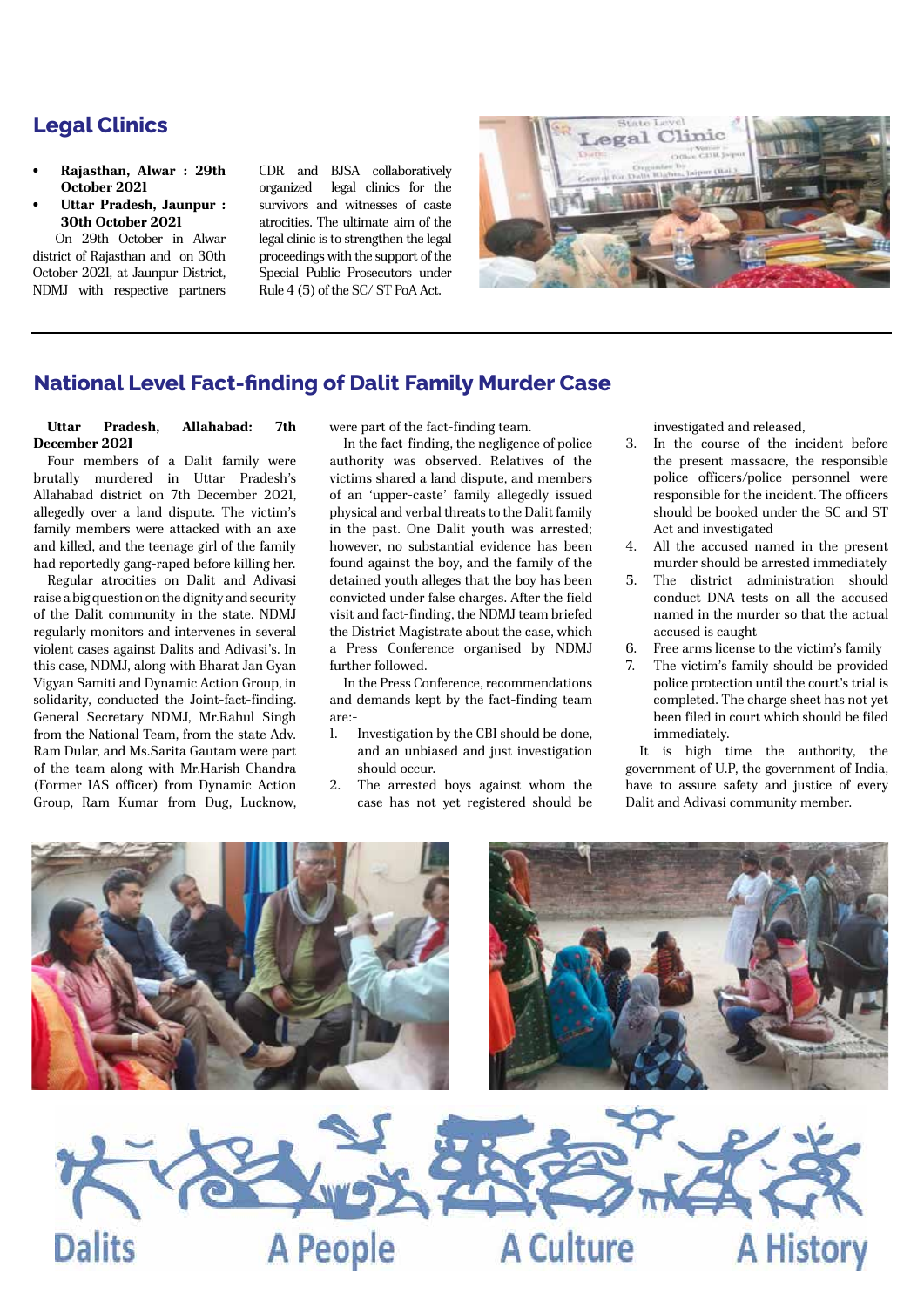### **International Advocacy on the situation of Dalit Women in Covid 19**



#### **Online: 8th November 2021**

On 8th November 2021, International Dalit Solidarity Network (IDSN) organized a strategic virtual meeting with the OHCHR Country Desk Officers of Nepal, India, Bangladesh and Pakistan.

Dr. Judith Anne Lal, National Programme Coordinator (NDMJ) presented the situation

of Dalit community especially Dalit women in the context of Covid 19, rising cases of caste and gender violence even during the pandemic and lockdown situation, response of the law enforcement authorities as well as the issue of sanitation workers and manual scavengers was discussed in the meeting.

#### **Two Days Capacity Building Programme of 100 Volunteers**

#### **Orissa, Cuttack : 9th and 10th December 2021.**

NDMJ organised a two-day State Level Dalit Human Rights Defenders training on Promotion and Protection of Child Rights, held in Cuttack, Orissa 9th and 10th December 2021. More than 90 participants from Orissa participated in this two-day training. The training aimed at mainstreaming the Child Rights & Child Participation, Child Discrimination & Dos & Don'ts while working with children, Leadership Skills, Child Sexual Abuse and POCSO, Overview of atrocities against Dalit and Adivasi children in Odisha & defending the violence, Monitoring & Legal Interventions in cases of atrocities, The Bill on prevention of all forms of discrimination and violence against children in educational institutions and role of the community in this regard.



#### **Round Table Conference**

#### **Telangana, Hydreabad: 10th December 2021**

NDMJ organised the Round Table Conference on International Campaign on Violence against Women on 10th December 2021. This round table conference was the concluding event of 16 days of activism on the International Campaign on Violence against Women, in response to the UN call, Dalit Stree Shakti commenced from 25th November 2021, the campaign against violence on Dalit/ Adivasi women and girl children.

The inaugural meeting was held at Ambedkar Bhavan, VJA. A human chain was formed earlier to the forum, followed by rallies, meetings, awareness programs in villages, schools, slums, and a juvenile home. As

a part of the campaign, Youth Camps were conducted, and conferences were also conducted. The campaign continued till 10th December 2021. 30 Victims and witnesses concerning various atrocities gathered in Ambedkar Resource Center, at Prabhuddha Bharat International, Lakadika Pool. Higher officials representing departments of SCDD, Director of Prosecutions, CID, Cyeberabad Police commissioner, scientists, academicians, NGO heads, and intellectuals attended as Jury Members. The victims presented their woes heard by the jury, and the officials responded positively to solve the problems. With this Round Table Conference concluded.

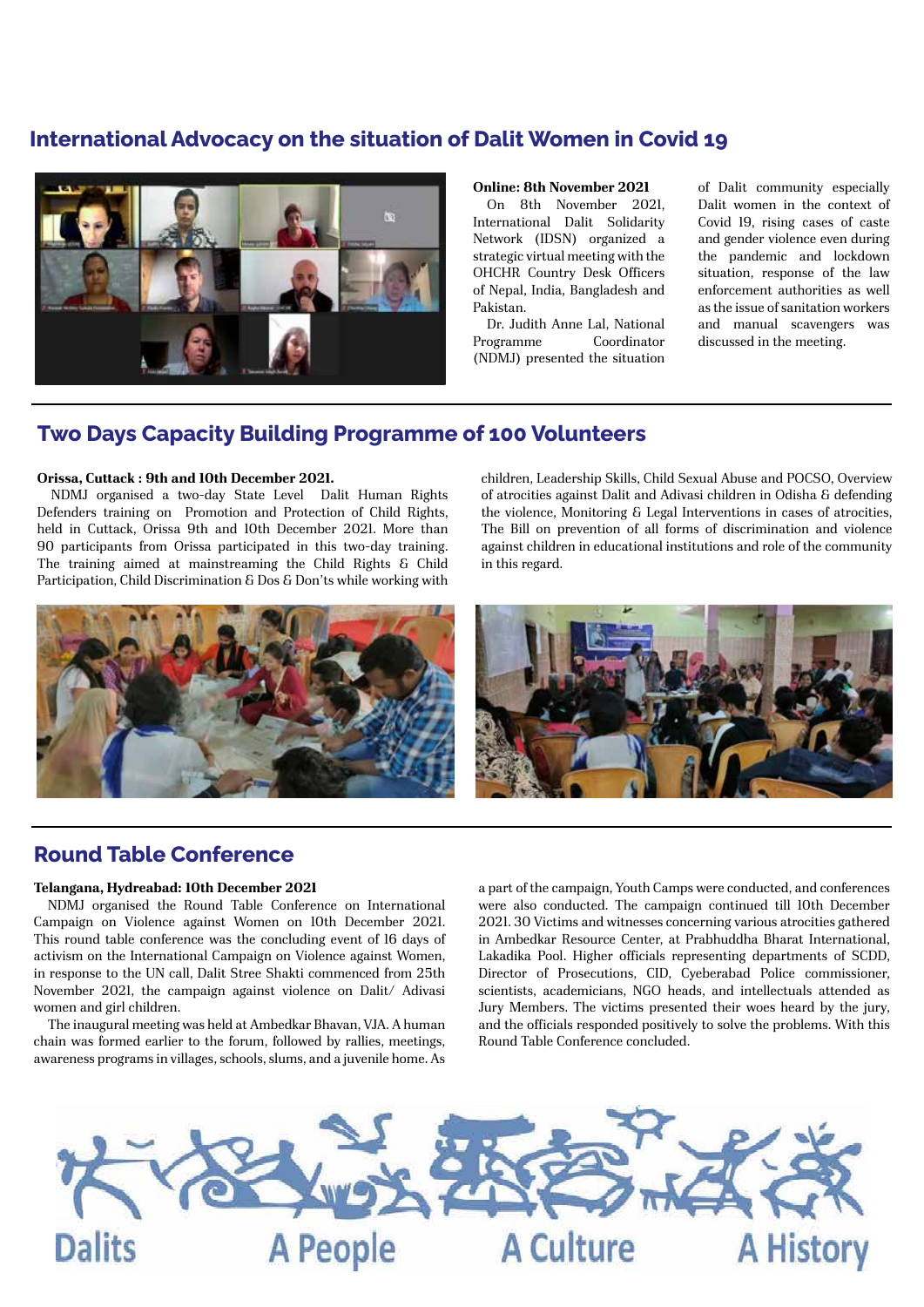### **Fact-findings & Interventions of NDMJ – October – December 2021**



### **Fact Findings & Interventions by team NDMJ**

| <b>State</b>        | <b>No.of Fact</b><br><b>Findings</b> | <b>No. of case FIR</b><br><b>Registered</b> | <b>No. of Cases SC/ST</b><br><b>POA Act Invoked</b> | <b>No. of cases</b><br><b>Chargesheeted</b> | <b>No. of Cases</b><br><b>Arrest Made</b> | <b>Compensation</b><br><b>Received</b> |
|---------------------|--------------------------------------|---------------------------------------------|-----------------------------------------------------|---------------------------------------------|-------------------------------------------|----------------------------------------|
| <b>UP</b>           | 13                                   | 13                                          | 10                                                  | $\overline{2}$                              |                                           | 6<br>3,32,5000                         |
| Maharashtra         | 9                                    | 9                                           | 9                                                   | $\mathbf{0}$                                | $\overline{9}$                            | 0                                      |
| <b>Orissa</b>       | 6                                    | 6                                           | 5                                                   | 0                                           | 4                                         | N                                      |
| <b>Bihar</b>        | 4                                    | 4                                           | $\mathbf 2$                                         | 0                                           | $\mathbf 2$                               |                                        |
| Karnataka           | 4                                    | 4                                           | 3                                                   | 0                                           | $\overline{3}$                            | 4<br>16,87,000                         |
| Himachal<br>Pradesh | 4                                    | 4                                           |                                                     |                                             | $\overline{3}$                            | 25,000                                 |
| Madhya Pradesh      | 4                                    | 4                                           | 3                                                   | 0                                           | $\overline{2}$                            | 3<br>18,75,000                         |
| Haryana             | 4                                    | 4                                           | 3                                                   | 4                                           | $\frac{1}{4}$                             | 3<br>18,75,000                         |
| Rajasthan           |                                      |                                             |                                                     |                                             |                                           | 0                                      |
| <b>Tamil Nadu</b>   | 20                                   | 20                                          | 18                                                  | $\mathbf{1}$                                | 18                                        | 18<br>27,50,000                        |